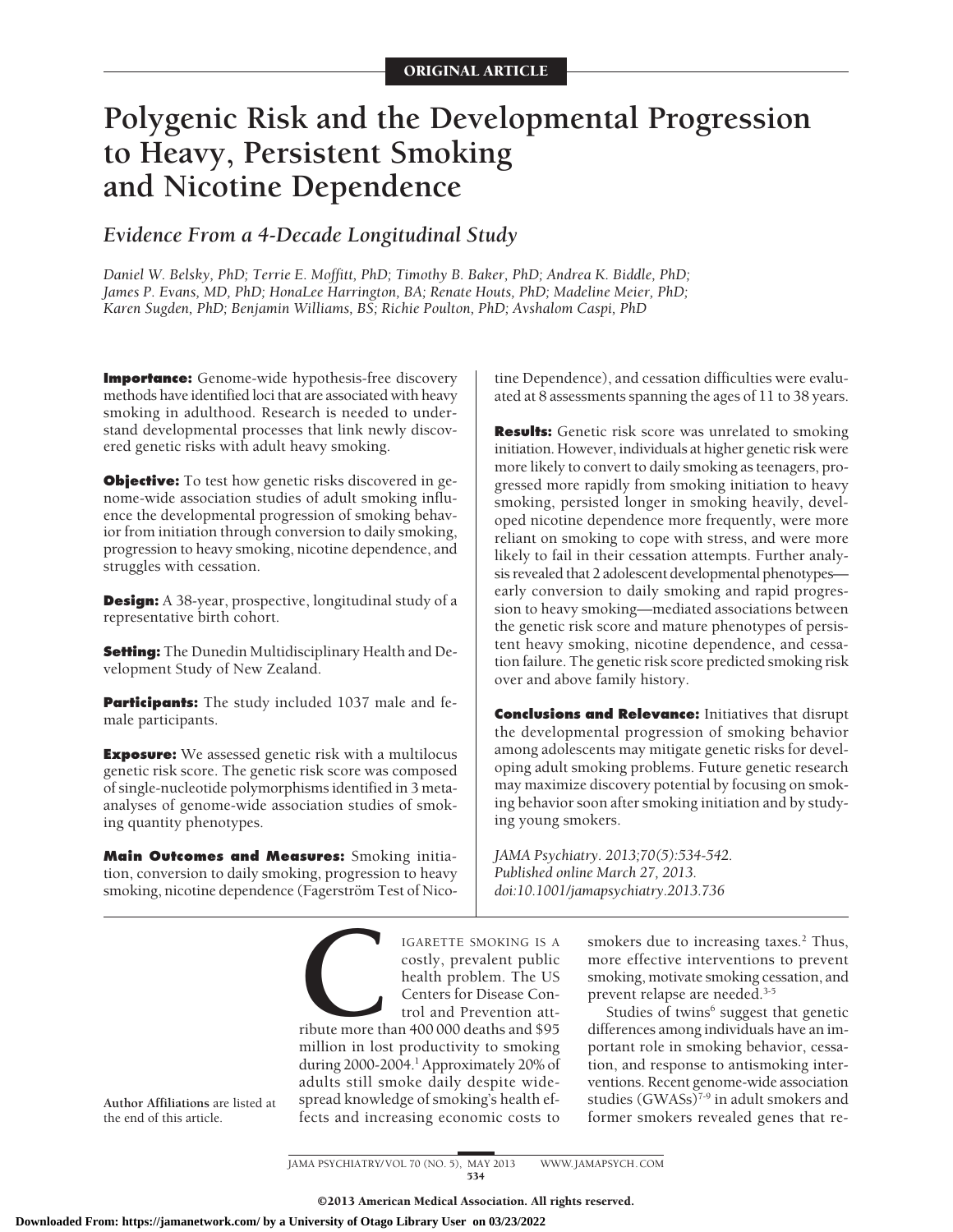late with genome-wide significance to smoking quantity (number of cigarettes smoked per day). These genes are already being used in clinical applications (eg, to predict smoking cessation likelihood and in pharmacogenetic analyses).10-14 An important additional step in the translation of these GWAS findings is to test whether genetic markers that predicted smoking quantity in GWASs also predict the development of smoking behavior in adolescence.15,16 This question is of critical importance for public health practice because intervention to disrupt genetic risk is likely to be most effective early in the development of dependence.Important developmental phenotypes in the pathogenesis of adult dependence include smoking initiation, conversion to daily smoking during adolescence, and rapid progression to heavy smoking.17 Early, rapid progression from smoking initiation to heavy use is a signal risk for adult nicotine dependence.<sup>18-21</sup> Therefore, the present study tested relations of GWAS-identified genetic risk with adolescent and adult smoking phenotypes and then determined the extent to which genetic effects on the former affected the adult phenotype outcomes.

In this study, we tested prospective associations between genetic risks and adolescent developmental and mature adult phenotypes of smoking behavior (**Figure 1**). We examined genetic risks in the Dunedin Study, a birth cohort ( $n=1037$ ) followed up to the age of 38 years with 95% retention. We collected smoking behavior data at 8 assessments spanning the ages of 11 to 38 years. This approach allowed us to study the effects of genetic risk in the cohort as members initiated smoking during adolescence, converted to daily smoking, and progressed to heavy smoking during the teenage and young adult years and as they developed nicotine dependence and struggled with cessation in their 20s and 30s. We tested whether individuals at higher genetic risk progressed more rapidly from smoking initiation to heavy smoking, if they smoked more heavily as adults, if they were more nicotine dependent, and if they were more likely to fail in their cessation attempts. Finally, we tested the hypothesis that genetic risk accelerates the developmental progression from smoking initiation to heavy smoking, and this, in turn, increases the severity of adult smoking problems, such as heavy, intractable smoking and nicotine dependence. This model has relevance to public health interventions that might delay the developmental progression to heavy smoking. To put the magnitudes of genetic risk effects in context and to determine whether molecular genetic measurements provided novel information about risk, we conducted an additional analysis comparing molecular genetic information to family history information. These analyses asked how large molecular genetic effects were relative to family history effects and whether molecular genetic effects were independent of family history effects in predicting risk.

#### **METHODS**

#### **SAMPLE**

Participants are members of the Dunedin Multidisciplinary Health and Development Study, a longitudinal investigation of health and behavior in a complete birth cohort. Study members



**Figure 1.** Genetic risk and the developmental progression of smoking behavior. In the hypothesized model, genetic risk influences the mature phenotypes of heavy smoking persistence, nicotine dependence, and cessation failure through a pathway mediated by 3 developmental phenotypes: smoking initiation, conversion to daily smoking, and progression to heavy smoking.

(N=1037, 91% of eligible births, 52% male) were all individuals born between April 1972 and March 1973 in Dunedin, New Zealand, who were eligible for the longitudinal study based on residence in the province at age 3 years and who participated in the first follow-up assessment at age 3 years. The cohort represents the full range of socioeconomic status in the general population of New Zealand's South Island and is primarily white.<sup>22</sup> Assessments were performed at birth and at the ages of 3, 5, 7, 9, 11, 13, 15, 18, 21, 26, 32, and, most recently, 38 years, when 1007 study members were still alive, with 95% retention. At each assessment wave, study members are brought to the Dunedin research unit for a full day of interviews and examinations. The Otago Ethics Committee approved each phase of the study, and informed consent was obtained from all study members.

#### **MEASURES**

#### **Genetic Risk Score**

A challenge for developmental research following up GWAS discoveries is that effect sizes for individual single-nucleotide polymorphisms (SNPs) are small; the largest effects for smoking quantity approach a change of 1 cigarette per day per risk allele. Moreover, many of the longitudinal studies<sup>23</sup> with data necessary to investigate developmental phenotypes are underpowered to test individual SNP effects. However, evidence shows that smoking-associated loci make additive contributions to risk, recommending aggregating risk alleles.<sup>24-27</sup> Summing risk alleles across GWAS-identified SNPs to compute a genetic risk score (GRS) yields a quantitative index of genetic risk with a normal distribution<sup>28</sup> and a potentially larger effect size.

We derived the GRS from 3 recent meta-analyses of GWAS that used as their phenotype cigarettes smoked per day.<sup>7-9</sup> To construct the GRS, we considered SNPs from regions with genome-wide significant associations in at least 2 meta-analyses. All 3 meta-analyses identified SNPs in the q25.1 region of chromosome 15 containing the *CHRNA5-CHRNA3-CHRNB4* gene cluster. Two meta-analyses identified SNPs in the q13.2 region of chromosome 19 containing the gene *CYP2A6*. These genes influence nicotine response and nicotine metabolism, have been linked with nicotine dependence, and are candidate genes in research into the development of smoking behavior.<sup>26,29-35</sup> Therefore, we focused our inquiry on the top GWAS SNPs in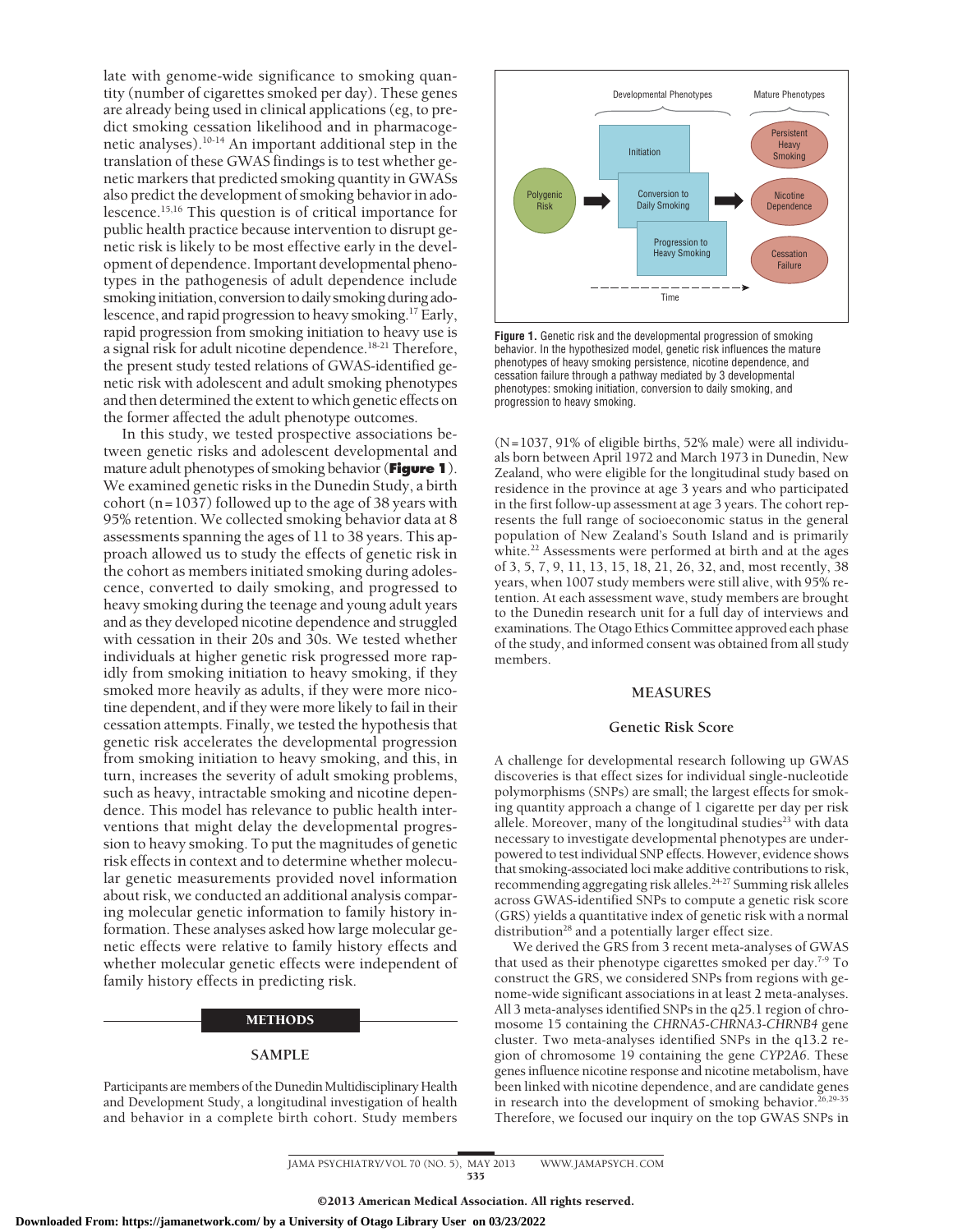these 2 regions (eMethods; http://www.jamapsych.com). In 15q25.1, we selected the SNPs rs16969968, rs6495308, rs8032771, and rs12595538. The SNPs rs16969968 and rs6495308, which fall within the *CHRNA5-CHRNA3-CHRNB4* gene cluster, were reported previously to have independent associations with smoking quantity.8,36 The SNPs rs8032771 and rs12595538, which are located downstream of the *CHRNA5- CHRNA3-CHRNB4* gene cluster, were in weak linkage disequilibrium with rs16969968 and rs6495308 (R<sup>2</sup>≤0.10) and were genome-wide significant in the largest meta-analysis<sup>7</sup> ( $P$  < 1  $\times$ 10<sup>-16</sup> for both; *P* values for these SNPs were not published in the other 2 meta-analyses). In 19q13.2, we selected the SNPs rs7937 and rs4105144. Following 2 previous studies<sup>25,27</sup> using multilocus measures of genetic risk for smoking, we assumed an additive model and summed alleles associated with higher smoking quantity to calculate the GRS. Because no reference data exist to determine the exact contributions of individual SNPs in our GRS to developmental phenotypes of smoking behavior, we used unweighted counts of risk alleles to construct the score.

To validate this GRS, we used independent data from the Atherosclerosis Risk in the Communities database and the Study of Addiction: Genetics and Environment database, accessed through the National Institutes of Health Database of Genotypes and Phenotypes.37,38 When a GRS SNP was unavailable in one of these databases, we selected the closest linkage disequilibrium proxy for that SNP to include in the GRS. Among European-descent Atherosclerosis Risk in the Communities participants (n=8293), each SD increase in the GRS predicted a 1.45-pack-year increase in lifetime cigarette consumption among individuals who had ever smoked ( $P$ <.001) and a 1.02-cigarette increase in daily consumption among these ever smokers ( $P$ <.001). Replication of the GRS–smoking quantity association in the Study of Addiction: Genetics and Environment database and additional validation analyses testing versions of the GRS that exclude the SNPs rs16969968 and rs6495308 are presented in eTable 1.

Dunedin cohort genotyping was conducted with a commercially available array (BeadPlex Array; Illumina, Inc) using DNA extracted from whole blood (93% of the sample) or buccal swabs (7% of the sample). The GRS SNPs or proxies (linkage  $R^2 \ge 0.85$ ) were called successfully in 95% of European-descent study members (eTable 2). These 880 individuals formed the analysis sample. Cohort members carried a mean (SD) of 7.06 (2.27) of 12 possible risk alleles. Cohort members' sex and socioeconomic status<sup>39</sup> were unrelated to their genetic risk (Pearson *r* ≤0.01). The GRS was standardized to have a mean(SD) of 0 (1) for analyses (GRS).

### **Family History of Smoking**

Family histories of smoking were available for 99% of the cohort. The family history consisted of reports of smoking history provided by study members and both parents for study members' siblings, parents, and grandparents. The family history was summarized as the proportion of family members in the pedigree who were ever regular smokers, adjusted to account for differences in genetic relatedness to the proband of first- and second-degree relatives.<sup>40</sup>

#### **Smoking Behavior**

The developmental progression of smoking behavior in the Dunedin cohort is shown in **Figure 2**A. Measurement of adolescent developmental phenotypes and mature phenotypes of smoking behavior is shown in Figure 2B.

# **STATISTICAL ANALYSIS**

Data analysis was divided into 3 parts. First, we analyzed associations between the GRS and developmental phenotypes of smoking behavior. Second, we analyzed associations between the GRS and mature phenotypes. Third, we tested whether developmental phenotypes mediated associations between the GRS and mature phenotypes. We used different statistical models to analyze outcome data as required by the outcome's distribution. We analyzed continuously distributed outcome data (eg, lifetime cigarette consumption in pack-years) using ordinary least squares. We analyzed dichotomous outcome data (eg, daily smoker by age 15 years) using Poisson regression models because this is a standard method to derive relative risks.<sup>47</sup> We analyzed count outcome data (eg, the number of assessments at which the study member met criteria for nicotine dependence) using negative binomial regression models to account for the overdispersion of many of the count measures.<sup>48</sup> We analyzed hazards of smoking initiation, progression to heavy smoking, becoming nicotine dependent, and relapsing from a quit attempt using Cox proportional hazards regression models. To account for differences in the frequency with which study members attempted cessation, we constructed panel data sets that included one observation per study member per assessment (for the data for ages 18-32 years) and one observation per study member per quit attempt (for the data for life-history calendars). We used these panel data sets to analyze the genetic effect on smokers' risks of cessation failure during ages 18 to 32 years and on their hazards of relapse during ages 32 to 38 years. We accounted for nonindependence of repeated observations of individuals using generalized estimating equation models of risks and conditional risk-set models of hazards.<sup>49,50</sup> We tested whether genetic effects on the mature phenotypes of persistent heavy smoking, nicotine dependence, and relapse were mediated by adolescent developmental phenotypes using the structural equation described by McKinnon and Dwyer<sup>51</sup> and the methods described by Preacher et al.<sup>52,53</sup> To allow for a single test of mediation, we conducted a principal components analysis<sup>54</sup> of the mature phenotypes of persistent heavy smoking (pack-years smoked at age 38 years), nicotine dependence (total number of symptoms across all assessments), and cessation failure (number of assessments with relapse). This analysis indicated that the mature phenotypes were positively and significantly correlated (eTable 3) and could be summarized in a single component that explained 78% of the variance in the 3 measures (factor loading = 0.61 for persistent heavy smoking, 0.60 for nicotine dependence, and 0.52 for cessation failure). We used this component as the dependent variable in our mediation analysis. Analyses were adjusted for sex and conducted using STATA statistical software, version 11.0 (StataCorp LP).<sup>55</sup> Paneldata models were fitted to longitudinal repeated-measures data using the XT and ST commands in STATA statistical software, version 11.0. Unless otherwise noted, effect sizes are presented for 1-SD increase in genetic risk.

#### **RESULTS**

# **GENETIC RISK AND SMOKING INITIATION**

The GRS was not associated with whether individuals initiated smoking or with the timing of initiation (relative risk [RR] for smoking initiation = 0.98; 95% CI, 0.95- 1.02; cumulative hazard ratio [HR] for initiation = 1.01; 95% CI, 0.94-1.09; based on a 1-SD increase in genetic risk; **Table**). Subsequent analyses focused on the 627

JAMA PSYCHIATRY/ VOL 70 (NO. 5), MAY 2013 WWW. JAMAPSYCH.COM 536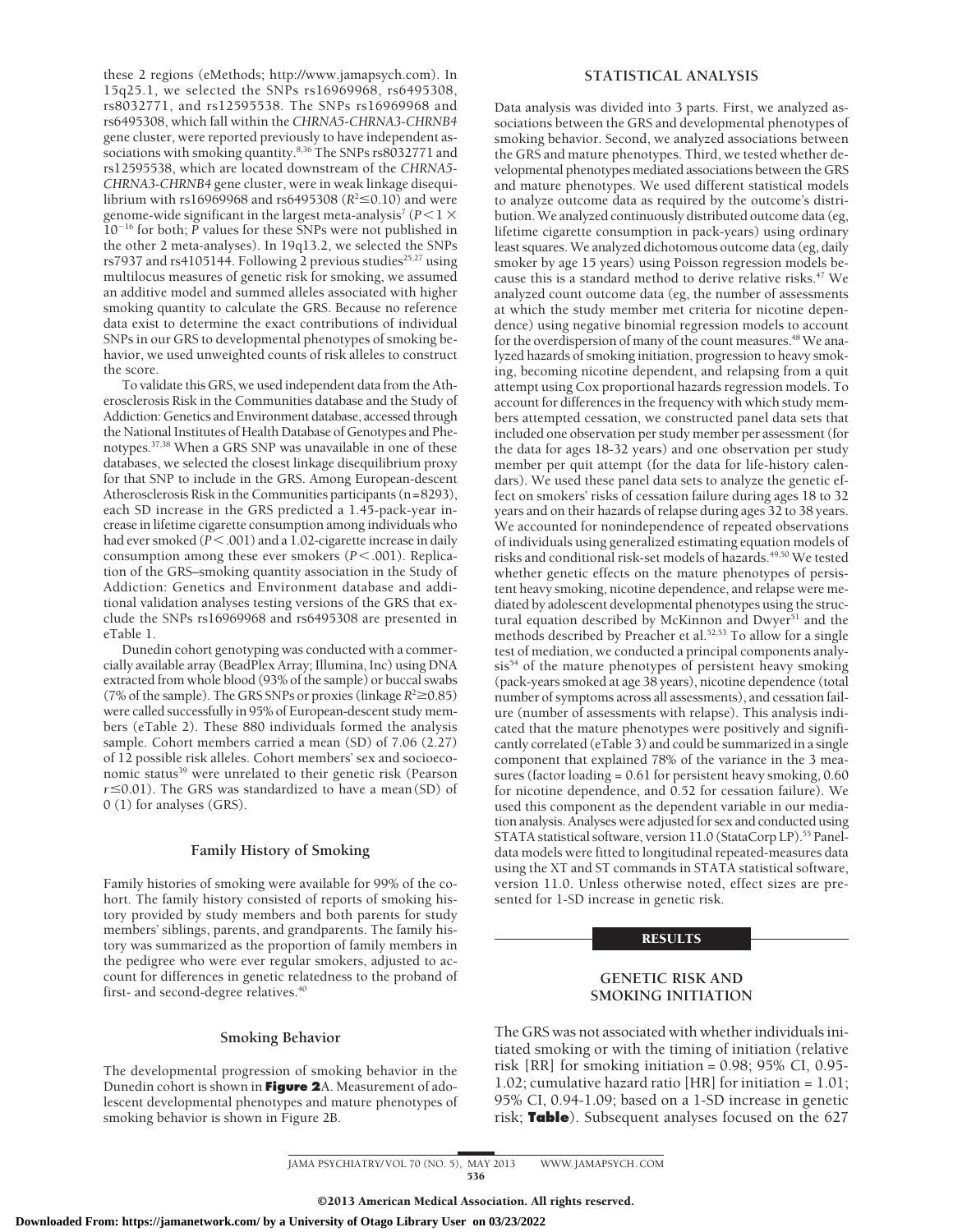

**Figure 2.** Smoking behavior in the Dunedin cohort. A, Developmental progression of smoking behavior in the Dunedin cohort. Study members reported their smoking status during in-person assessments at the ages of 11 (percentage of ever-smokers = 7%), 13 (13%), 15 (62%), 18 (66%), 21 (70%), 26 (70%), 32 (71%), and 38 (71%) years and their daily cigarette consumption at the ages of 13 (percentage of daily smokers = 1%), 15 (14%), 18 (31%), 21 (34%), 26 (35%), 32 (30%), and 38 (20%) years. We assessed nicotine dependence using the Fagerstrom Test of Nicotine Dependence (FTND),<sup>41</sup> completed by study members at the ages of 21, 26, and 38 years. We assessed cessation failure using study members' reports of quit attempts and outcomes at the ages of 18, 21, 26, 32, and 38 years. B, Measurements of developmental and mature smoking phenotypes. Data are number (percentage) of study members unless otherwise indicated.

Dunedin cohort members who initiated smoking at some point during follow-up (Figure 2).

# **GENETIC RISK AND THE PROGRESSION OF SMOKING BEHAVIOR**

Individuals at higher genetic risk were more likely to progress to smoking 20 or more cigarettes per day and did so more rapidly (HR = 1.35; 95% CI, 1.14-1.58). **Figure 3**A shows the cumulative hazards for smoking 20 cigarettes or more per day for individuals at low, average, and high genetic risk. An unexpected finding was that individuals who initiated smoking but who did not progress to daily smoking or to heavy smoking, socalled chippers, were at the lowest genetic risk of any group in the cohort (Figure 3B).

Among ever-smokers, 19% converted to daily smoking by age 15 years (early conversion) and 10% progressed to smoking 20 cigarettes or more per day by age 18 years (rapid progression to heavy smoking). Adolescents at higher genetic risk were more likely to convert to daily smoking early (RR = 1.24; 95% CI, 1.06-1.45) and to progress rapidly from smoking initiation to heavy smoking (RR = 1.43; 95% CI, 1.10-1.86).

Individuals at higher genetic risk accumulated more pack-years across 38 years of follow-up. Results from an

JAMA PSYCHIATRY/ VOL 70 (NO. 5), MAY 2013 WWW. JAMAPSYCH.COM 537

©2013 American Medical Association. All rights reserved.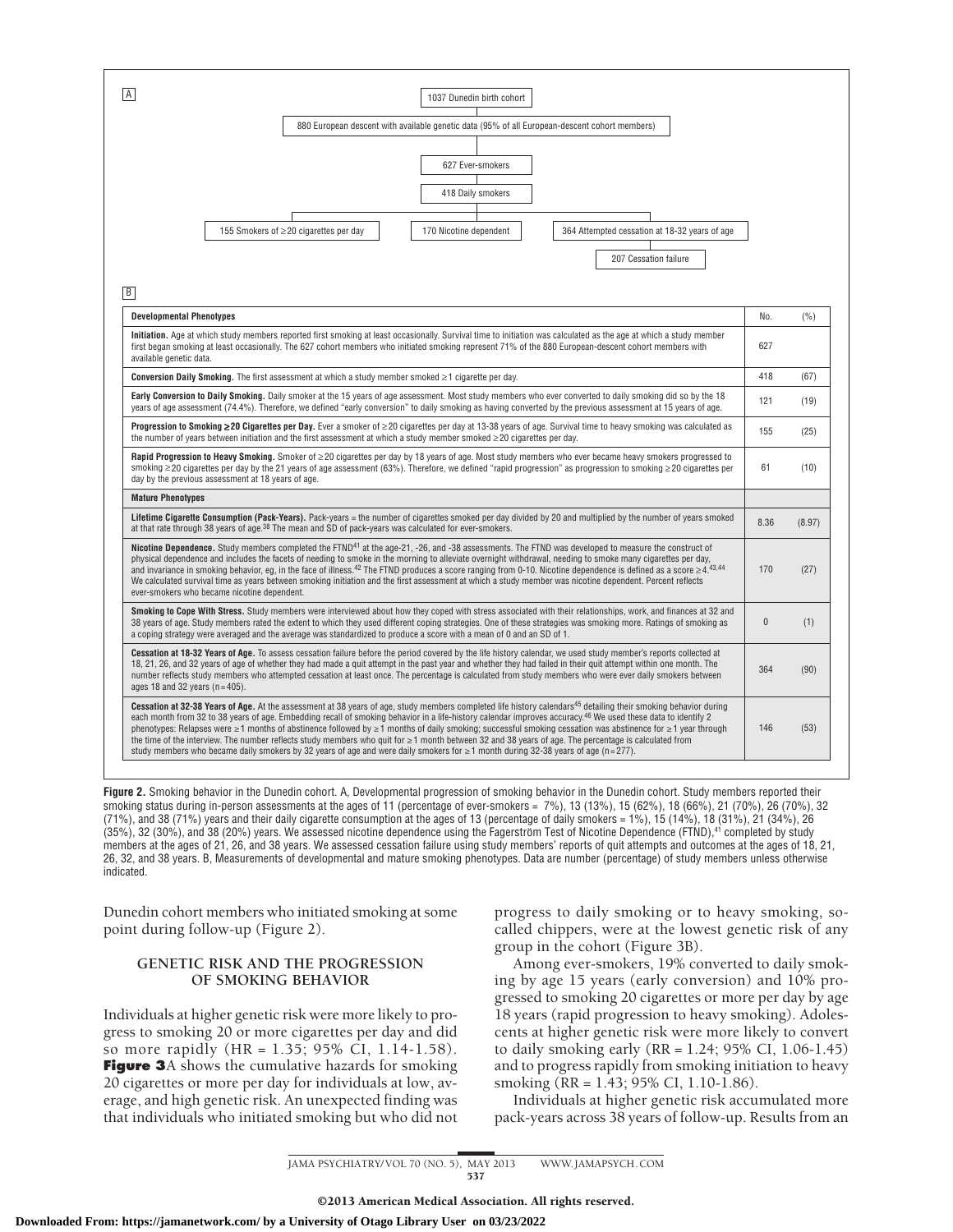| Variable                                                                                                                    | <b>Effect Size</b><br><b>Measure</b> | <b>Genetic Risk Score</b>                    | <b>Family History Score</b>                |
|-----------------------------------------------------------------------------------------------------------------------------|--------------------------------------|----------------------------------------------|--------------------------------------------|
| Developmental phenotypes                                                                                                    |                                      |                                              |                                            |
| Smoking Initiation (among 880 individuals, 627 who ever<br>initiated smoking)                                               |                                      |                                              |                                            |
| Ever-smoker status                                                                                                          | <b>RR</b>                            | $0.98$ (0.95 to 1.02)                        | 1.12 (1.07 to 1.17)                        |
| Lifetime hazard for smoking initiation                                                                                      | HR <sup>b</sup>                      | 1.01 (0.94 to 1.09)                          | 1.06 (0.98 to 1.15)                        |
| Progression from initiation to heavy smoking (among 627<br>ever-smokers)                                                    |                                      |                                              |                                            |
| Early conversion to daily smoking (by the age of 15 years)                                                                  | <b>RR</b>                            | 1.24 (1.06 to 1.45)                          | 1.52 (1.27 to 1.83)                        |
| Rapid progression to smoking $\geq$ 20 cigarettes per day<br>(by the age of 18 years)                                       | <b>RR</b>                            | 1.43 (1.10 to 1.86)                          | 1.68 (1.26 to 2.24)                        |
| Lifetime hazard for smoking $\geq$ 20 cigarettes per day                                                                    | HR <sup>b</sup>                      | 1.35 (1.14 to 1.58)                          | 1.47 (1.23 to 1.76)                        |
| Mature phenotype<br>Heavy smoking persistence (among 627 ever-smokers)                                                      |                                      |                                              |                                            |
| Lifetime cigarette consumption (pack-years)                                                                                 | B                                    | 1.05 (0.36 to 1.73)                          | 2.49 (1.80 to 3.19)                        |
| Count of assessments smoking $\geq$ 20 cigarettes per day<br>Nicotine dependence (among 627 ever-smokers)                   | <b>IRR</b>                           | 1.26 (1.07 to 1.49)                          | 1.49 (1.24 to 1.80)                        |
| Lifetime hazard to becoming nicotine dependent<br>$(\geq 4$ Fagerström symptoms)                                            | HR <sup>b</sup>                      | 1.27 (1.09 to 1.47)                          | 1.53 (1.29 to 1.80)                        |
| Count of assessments with nicotine dependence<br>Smoking to cope with stress (ages 32-38 years, among<br>277 daily smokers) | <b>IRR</b>                           | 1.22 (1.06 to 1.41)                          | 1.50 (1.28 to 1.75)                        |
| Smoking to cope score                                                                                                       | B                                    | 0.22 (0.11 to 0.32)                          | $0.09$ (-0.06 to 0.24)                     |
| <b>Cessation failure</b><br>Ages of 18-32 years (405 daily smokers, 364 who attempted<br>cessation)                         |                                      |                                              |                                            |
| Risk of cessation failure<br>Ages of 32-38 years (277 daily smokers, 146 who quit<br>for $\geq$ 1 mo)                       | RR <sup>b</sup>                      | 1.11 $(1.01$ to 1.22)                        | 1.11 $(1.00 \text{ to } 1.23)$             |
| Hazard of relapse after quit attempts lasting $\geq$ 1 mo<br>Likelihood of successful cessation (among daily smokers)       | HR <sup>b</sup><br><b>RR</b>         | 1.22 (1.02 to 1.45)<br>$0.73$ (0.57 to 0.93) | 0.96 (0.79 to 1.17)<br>0.94 (0.73 to 1.20) |

Abbreviations: HR, hazard ratio; IRR, incident rate ratios; RR, relative risk.<br><sup>a</sup>The correlation between the genetic risk score and the family history score was  $r = 0.011$  ( $P = .76$ ).

<sup>b</sup> Effect sizes were estimated from longitudinal data sets that included repeated observation of individuals over time.

ordinary least squares model indicated that each 1-unit increase in the GRS predicted an additional pack-year in lifetime cigarette consumption among ever-smokers (B = 1.05; 95% CI, 0.36-1.73) (**Figure 4**A). We also analyzed the persistence of heavy smoking as the number of assessments at which individuals smoked 20 cigarettes or more per day. Individuals at higher genetic risk smoked heavily at more assessments (incidence rate ratio [IRR] for number of assessments as a heavy smoker = 1.26; 95% CI, 1.07-1.49).

# **GENETIC RISK AND NICOTINE DEPENDENCE**

Through age 38 years, 27% of ever-smokers developed nicotine dependence. Individuals at higher genetic risk were more likely to become nicotine dependent compared with individuals at lower genetic risk and were nicotine dependent at more assessments (HR for nicotine dependence = 1.27; 95% CI, 1.09-1.47; IRR for assessments with nicotine dependence = 1.22; 95% CI, 1.06-1.41) (Figure 4B).

In addition to testing genetic associations with nicotine dependence, we also asked whether cohort members at higher genetic risk were more reliant on smoking to cope with stress. Among the 277 study members who smoked daily during ages 32 to 38 years, those at

higher genetic risk relied more heavily on smoking as a coping strategy (B = 0.22; 95% CI, 0.11-0.32).

# **GENETIC RISK AND SMOKING CESSATION**

Assessment of cessation failure is challenging.<sup>56</sup> Therefore, we looked for convergent evidence across 2 approaches to testing genetic associations with cessation failure. We first analyzed study members' reports of cessation failure between the ages of 18 and 32 years. Across 14 years of follow-up, 405 cohort members smoked daily. A total of 90% of this group made at least one quit attempt, and 51% reported a cessation failure at 1 or more assessments. Cohort members at higher genetic risk were more likely to experience cessation failure in their quit attempts (RR = 1.11; 95% CI, 1.01-1.22).

We next used the month-to-month life-history calendars to look closely at cohort members' smoking behavior during their 30s, when cessation was most common. Across 72 months of follow-up, 277 cohort members smoked daily, and 53% of these smokers made a quit attempt lasting 1 month or more. Relapse was common (occurring in 62% of quitters). Quitters at higher genetic risk were more likely to relapse and did so sooner after quitting (HR = 1.22; 95% CI, 1.02-1.45). Only 20% of daily smokers achieved successful cessation (abstinent for  $\geq 1$ year through age 38 years). Smokers at higher genetic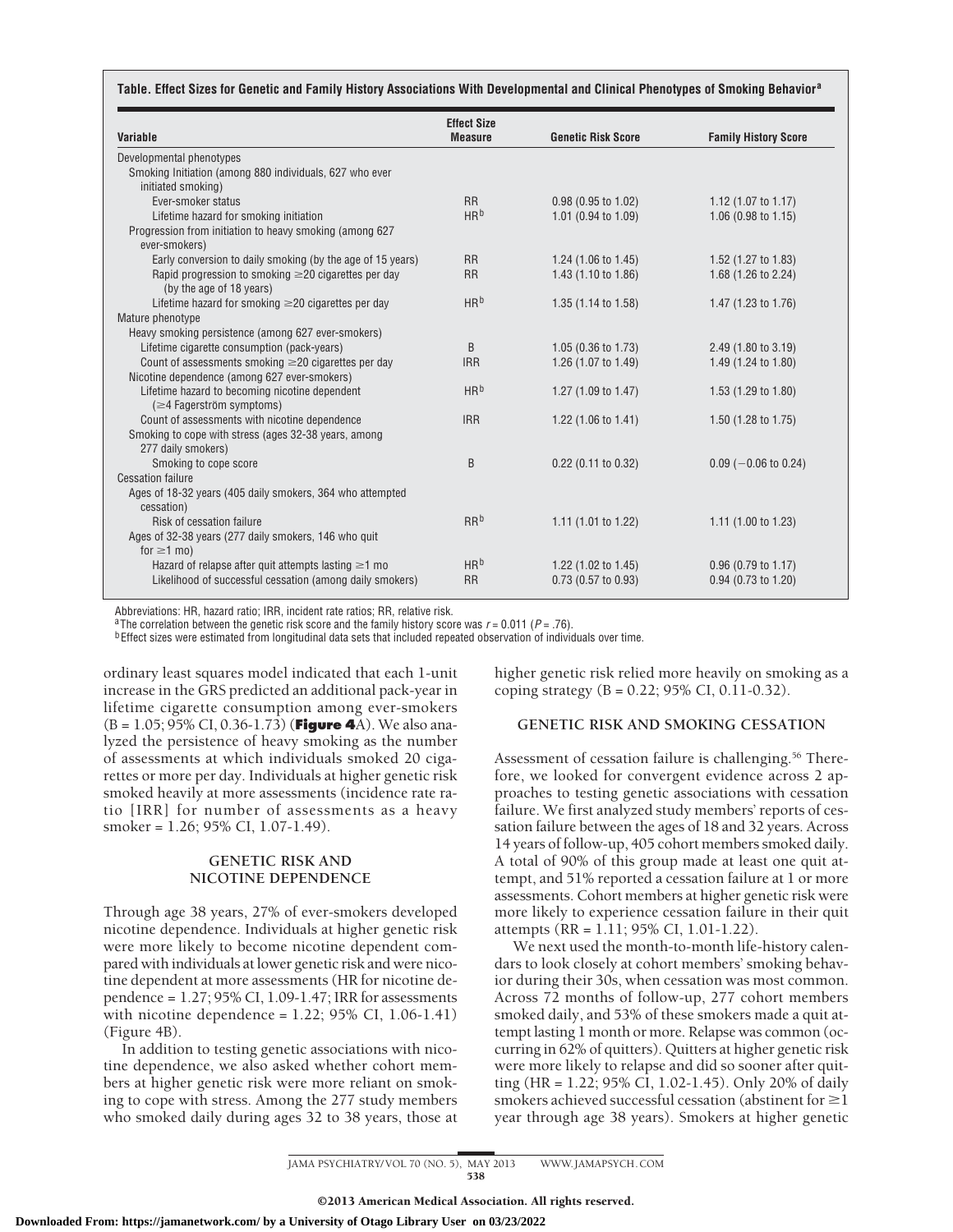risk were less likely to have achieved successful cessation at the end of follow-up ( $RR = 0.73$ ; 95% CI, 0.57-0.93) (Figure 4C).

# **GENETIC RISK, DEVELOPMENTAL PHENOTYPES OF SMOKING BEHAVIOR, AND ADULT SMOKING PROBLEMS**

We derived an index of adult smoking problems from a principal components analysis of 3 indicators: (1) packyears smoked by age 38 years, (2) total number of Fagerström Test of Nicotine Dependence symptoms across assessments, and (3) the number of assessments at which study members reported cessation failure. The adult smoking problems factor explained 78% of the variance in the 3 indicators. Individuals at higher genetic risk developed more smoking problems in adulthood (*r* = 0.10, *P* = .01). We next tested whether this association was accounted for by the more rapid developmental progression of smoking behavior among individuals at higher genetic risk. A total of 81% of this association was accounted for by the 2 adolescent developmental phenotypes of early conversion to daily smoking and rapid progression to smoking 20 or more cigarettes per day (eTable 4). As a further attempt to address the question of whether preventing rapid progression from smoking initiation to heavy smoking could mitigate genetic risks, we conducted a utopian control analysis.<sup>57</sup> We asked whether genetic risks continued to predict adult smoking problems in the subset of individuals who initiated smoking but who did not exhibit either of the rapid progression phenotypes ( $n = 454$ ). In this subgroup, genetic risk was uncoupled from the development of smoking problems in adulthood (*r* = 0.05, *P* = .18).

# **OVERLAP OF MOLECULAR GENETIC RISK AND FAMILY HISTORY OF SMOKING BEHAVIOR**

The family history score and the GRS were uncorrelated (*r* = 0.011). Both family history and the GRS predicted study members' smoking phenotypes (Table). When family history and the GRS were standardized and included in regression models simultaneously, the GRS and family history coefficients were unchanged and remained statistically significant (ie, genetic risk and family history were independent and additive predictors of smoking phenotypes). In the mediation analyses, adjustment for family history did not change results. Thus, the GRS contained different information about risk for developmental and mature phenotypes of smoking behavior compared with family history.

# **COMMENT**

Etiologic research on substance abuse highlights the importance of progression from initiation to heavy use during adolescence in the development of dependence in adulthood.58,59 In this study, we linked the developmental progression of smoking behavior to genetic risk. We derived a GRS from GWASs of smoking quantity. This GRS was not related to smoking initiation. In fact, daily



**Figure 3.** Genetic risk score (GRS) derived from genome-wide association study of smoking quantity is associated with the developmental progression of smoking behavior in a birth cohort of European-descent individuals. A, Individuals at higher genetic risk progressed more rapidly from smoking initiation to heavy smoking. This panel graphs hazard functions for onset of heavy smoking among individuals at low genetic risk (GRS =  $-1$ ), average genetic risk  $(GRS = 0)$ , and high genetic risk  $(GRS = 1)$ . The dashed gray line marks the cumulative hazard for individuals at average genetic risk. The hazard function was estimated from a Cox proportional hazard model with time since onset of ever-smoking as the exposure time and the first assessment a study member reported smoking 20 or more cigarettes per day (CPD) as the failure event. The hazard model included all individuals who ever initiated smoking (n = 627). Individuals at higher genetic risk progressed more rapidly from smoking initiation to smoking 20 or more CPD (hazard ratio = 1.35; 95% CI, 1.14-1.58). B, Genetic risk was highest among individuals who progressed to heavy smoking and lowest among individuals who initiated smoking but who did not progress to heavy smoking. This panel shows the GRSs (±1 SE) for each group. A GRS of 0 corresponds to the average genetic risk in the cohort. Error bars reflect SEs of the subgroup means.

smokers who did not progress to heavy use were at lower genetic risk than individuals who never smoked. Among individuals who initiated smoking, those at higher genetic risk progressed more rapidly to heavy smoking and nicotine dependence, were more likely to become persistent heavy smokers and persistently nicotine dependent, and had more difficulty quitting. Critically, high genetic risk led individuals to become persistent heavy smokers, nicotine dependent, and unable to quit only to the extent that they progressed rapidly from smoking initiation to heavy smoking during adolescence.

The GWASs from which we derived our measure of genetic risk were designed to discover genetic correlates of smoking quantity. Therefore, the fact that genetic risks discovered by these GWASs do not predict smoking initiation is not entirely unexpected. Neverthe-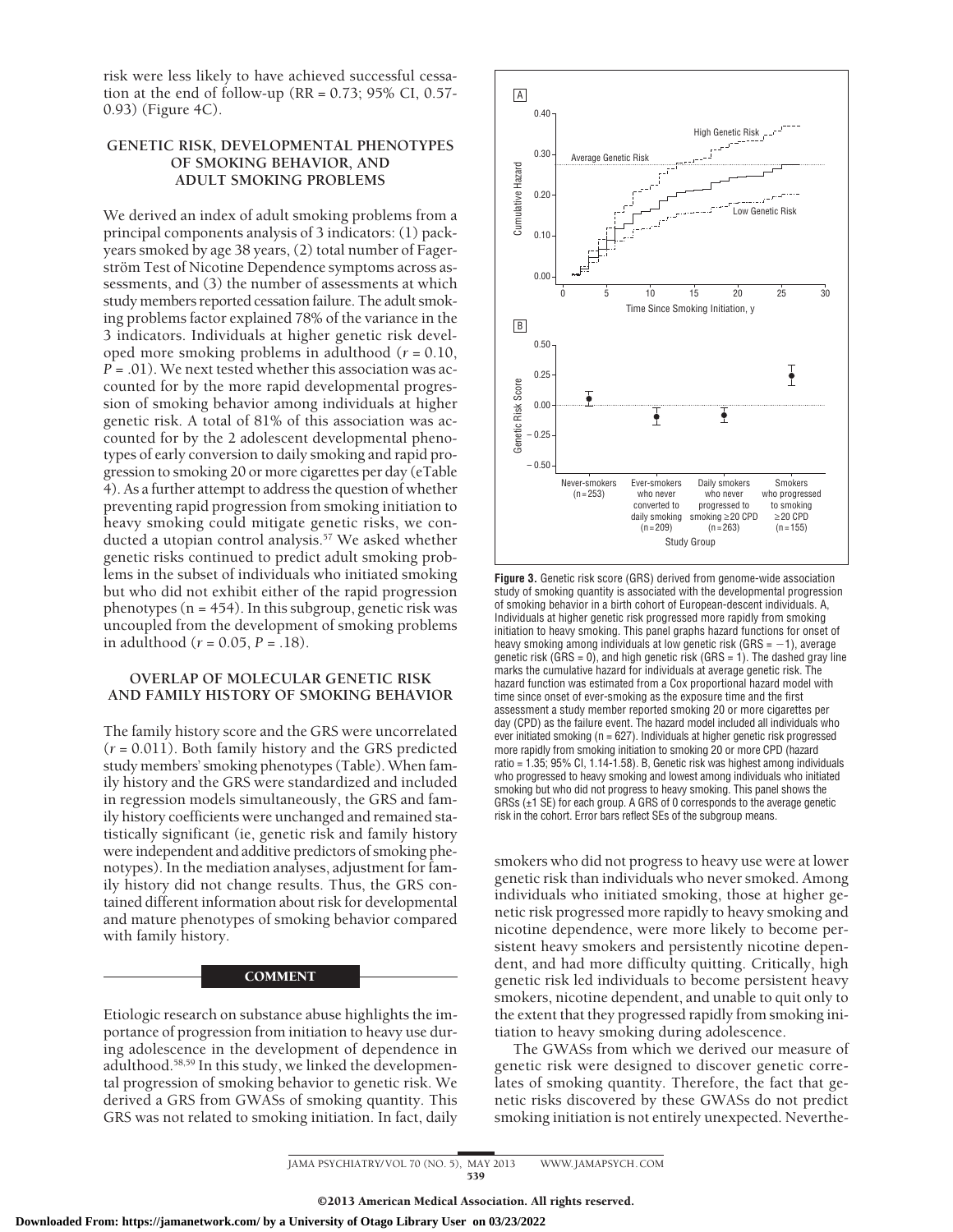

**Figure 4.** Genetic risk predicts mature phenotypes of smoking behavior. A, Among individuals who initiated smoking, those at higher genetic risk smoked more cigarettes by 38 years of age. Ever-smokers were all individuals who initiated smoking by 38 years of age (n = 627). The bars of the histogram graph the percentages of the sample carrying 1 to 12 risk alleles. The dots and SE bars reflect mean lifetime cigarette consumption (in pack-years) for ever-smokers carrying 1 to 3, 4, 5, 6, 7, 8, 9, 10, and 11 to 12 risk alleles. The regression line shows the association between the genetic risk score (GRS) and pack-years smoked by 38 years of age (Pearson correlation  $r = 0.12$ ,  $P = .003$ ). B, Ever-smokers at higher genetic risk were more likely to be nicotine dependent. The bars of the chart graph the proportion of ever-smokers at low (n = 157), average (n = 292), and high (n = 178) genetic risk who became nicotine dependent ( $\geq$ 4 Fagerström symptoms) by 38 years of age and who were nicotine dependent at 2 or more assessments. C, Smokers at higher genetic risk were more likely to experience cessation failure during their 30s. The bars of the chart graph the proportions of daily smokers at low, average, and high genetic risk who experienced relapse after a quit attempt lasting 1 month or longer and who achieved successful cessation (abstinence ≥1 year) through 38 years of age. Percentage with relapse was calculated from cohort members who quit smoking for 1 month or longer during 32 to 38 years of age (n = 36 for the low genetic risk group, n = 61 for the average genetic risk group, and n = 34 for the high genetic risk group). Percentage with successful cessation was calculated for cohort members who smoked daily during their 30s (n = 65 for the low genetic risk group, n = 120 for the average genetic risk group, and n = 77 for the high genetic risk group). B and C, Low genetic risk individuals had GRSs more than 0.5 SD below the cohort mean, average genetic risk individuals had GRSs within 0.5 SD of the cohort mean, and high genetic risk individuals had GRSs more than 0.5 SD above the cohort mean. Error bars reflect SEs.

less, that so-called chippers (light but persistent smokers) $60$ in our cohort had below average genetic risk is consistent with the theory that the genetic risks captured in our score influence response to nicotine, not the propensity to initiate smoking.<sup>17,61</sup> Thus, our result affirms the value of using former and light smokers as a comparison group to heavy and nicotine dependent smokers in discovery analyses targeting these risks.

Previous research has related polymorphisms in the genes included in our genetic risk score to developmental phenotypes of smoking behavior $24,26,32-35$  and to mature phenotypes of adult smoking problems.29-31,62-64 To our knowledge, ours is the first study to track the relations of particular genetic risk variants with the development of smoking behavior from initiation through conversion to daily smoking and progression to heavy smoking and on to the mature phenotypes of persistent of heavy smoking, nicotine dependence, and struggles with cessation through midlife. Moreover, this extended follow-up allowed us to find, for the first time, that GWAS-identified variation in 15q25.1 and 19q13.2 influences adult smoking problems through a pathway mediated by adolescent progression from smoking initiation to heavy smoking. Our study is also the first, to our knowledge, to find that GWAS-identified SNPs provide information about smoking risks that cannot be ascertained from a family history, including information about risk for cessation failure.

These findings should be considered in light of 3 limitations. First, although the Dunedin Study sample consisted of European-descent individuals, as did the samples analyzed in the GWASs used to develop the GRS, we cannot rule out the possibility of population stratification. Further, replication in other populations is needed.<sup>65</sup> Second, our analyses of cessation were subject to censored data. The life-history calendars ended at the age of 38 years, and thus these data do not reflect relations with phenotypic events occurring after this age. In addition, self-reports of temporally remote events could be inaccurate because of forgetting or other biases. Third, the 4 decades of follow-up in the Dunedin Study coincided with major secular events, such as bans against smoking in the workplace. Comparisons of cohorts born at different times might elucidate gene-policy interactions in smoking behavior and speak to the generalizability of the current findings.<sup>66,67</sup>

Despite these limitations, this study has implications for etiologic research and public health. With respect to etiology, our study makes 3 contributions. First, nextgeneration sequencing studies and other efforts to ascertain causal variants responsible for GWAS signals may maximize their discovery potential by focusing on samples of young people strategically selected to reflect important developmental transitions. Such work could use experimental designs to test hypotheses about mechanisms of genetic risk on postinitiation phenotypes. Second, we demonstrated that a GRS based on the assumption of additive risks can be used to follow up GWAS results in a birth cohort far smaller than the original discovery samples. Future etiologic research can use GRSs to apply GWAS results to longitudinal studies. Third, results are consistent with the hypothesis in pediatric medicine that some adolescents, after only experimental use, are prone to quickly become heavy users and dependent.<sup>68</sup> This finding suggests that gene-environment interaction analyses of smoking and nicotine dependence may profit from a focus on environments that coincide with or immediately precede the adolescent period and influ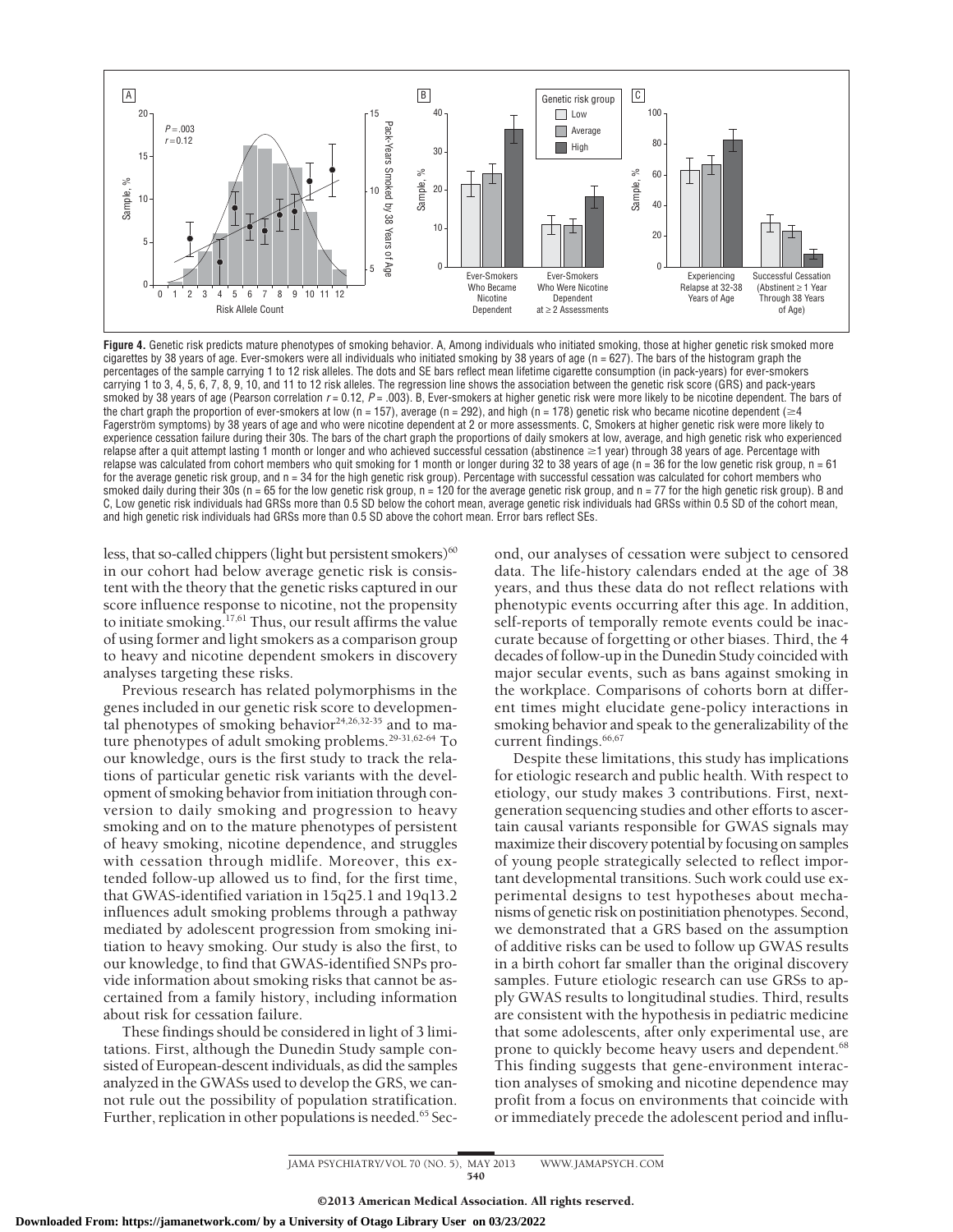ence the propensity of children at high genetic risk to initiate smoking. Smoking by peers is one such environment.69 Tobacco control policies targeting youth may be another.70,71

Turning to public health, our research adds a genetic dimension to long-standing arguments that early prevention could be a critical strategy in reducing cigarette consumption.<sup>72</sup> Specifically, our findings and others'<sup>32</sup> suggest that initiatives that disrupt the developmental progression of smoking behavior, such as surtaxes and age restrictions on tobacco purchases, may ameliorate some genetic risks.73 Moving beyond population-level prevention, we found that information about smoking risk captured in a score composed of GWAS-identified variants was independent of information that could be derived from a family history of smoking behavior. This novel finding suggests that genetic information could be used to identify high-risk youngsters for targeted prevention.68,74 However, the associations we detected between the GRS and smoking phenotypes were small in magnitude. Small effect sizes do not preclude public health relevance,<sup>75</sup> but they caution against the use of genetic information to evaluate risk in individuals<sup>76</sup>; children who our study would classify at high genetic risk are not guaranteed to become addicted if they try smoking, and, even more importantly, children we would classify at low genetic risk are not immune to addiction. The public health use of the current findings must be tempered with recognition that most risk-associated genetic variation does not determine poor health outcomes, and, correspondingly, its absence does not guarantee protection.<sup>77,78</sup>

**Submitted for Publication:** March 9, 2012; final revision received July 12, 2012; accepted September 17, 2012. **Published Online:** March 27, 2013. doi:10.1001 /jamapsychiatry.2013.736

**Author Affiliations:** Department of Health Policy and Management, Gillings School of Public Health (Drs Belsky and Biddle), and Department of Genetics, School of Medicine (Dr Evans), University of North Carolina– Chapel Hill; Center for the Study of Aging and Human Development (Dr Belsky) and Department of Psychiatry and Behavioral Sciences (Drs Belsky, Moffitt, Houts, Meier, Sugden, and Caspi; Ms Harrington; and Mr Williams), Duke University Medical Center, and Institute for Genome Sciences and Policy (Drs Belsky, Moffitt, Houts, Meier, Sugden, and Caspi; Ms Harrington; and Mr Williams) and Department of Psychology and Neuroscience (Drs Belsky, Moffitt, Houts, Meier, Sugden, and Caspi; Ms Harrington; and Mr Williams), Duke University, Durham, North Carolina; Social, Genetic, and Developmental Psychiatry Centre, Institute of Psychiatry, King's College London, London, United Kingdom (Drs Moffitt, Sugden, and Caspi and Mr Williams); Center for Tobacco Research and Intervention, University of Wisconsin, and Department of Medicine, University of Wisconsin-Madison School of Medicine and Public Health, Madison (Dr Baker); and Dunedin Multidisciplinary Health and Development Research Unit, University of Otago, Otago, New Zealand (Dr Poulton).

**Correspondence:**Avshalom Caspi, PhD, Duke University/ Duke University Medical Center, Center for Aging and

the Study of Human Development, 2020 W Main St, Ste 201, Durham, NC 27708 (ac115@duke.edu). **Conflict of Interest Disclosures:** None reported.

**Funding/Support:** This research received support from grant AG032282 from the US National Institute on Aging, grant MH077874 from the US National Institute on Mental Health, and grant G0101483 from the UK Medical Research Council. The Dunedin Multidisciplinary Health and Development Research Unit is supported by The New Zealand Health Research Council. Dr Belsky was supported in part by grant 1R36HS020524-01 from the US Agency for Healthcare Research and Quality and grant T32-AG000029 from the National Institute on Aging. Dr Baker was supported in part by grant 1K05CA139871 from the US National Cancer Institute. Dr Meier was supported in part by grant P30DA023026 from the US National Institute on Drug Abuse. Additional support was provided by the Jacobs Foundation. **Online-Only Material:** The eMethods and eTables are available at http://www.jamapsych.com.

**Additional Contributions:** We thank the Dunedin Study members, their families, unit research staff, and study founder Phil Silva.

#### **REFERENCES**

- 1. Centers for Disease Control and Prevention (CDC). Smoking-attributable mortality, years of potential life lost, and productivity losses—United States, 2000-2004. *MMWR Morb Mortal Wkly Rep*. 2008;57(45):1226-1228.
- 2. Centers for Disease Control and Prevention (CDC). Current cigarette smoking prevalence among working adults—United States, 2004-2010. *MMWR Morb Mortal Wkly Rep*. 2011;60(38):1305-1309.
- 3. Joseph AM, Fu SS, Lindgren B, et al. Chronic disease management for tobacco dependence: a randomized, controlled trial. *Arch Intern Med*. 2011;171(21): 1894-1900.
- 4. Carpenter MJ, Hughes JR, Gray KM, Wahlquist AE, Saladin ME, Alberg AJ. Nicotine therapy sampling to induce quit attempts among smokers unmotivated to quit: a randomized clinical trial. *Arch Intern Med*. 2011;171(21):1901-1907.
- 5. Carson KV, Brinn MP, Labiszewski NA, Esterman AJ, Chang AB, Smith BJ. Community interventions for preventing smoking in young people *Cochrane Database Syst Rev*. 2011;(7):CD001291. doi:10.1002/14651858.CD001291.pub2.
- 6. Xian H, Scherrer JF, Madden PA, et al. The heritability of failed smoking cessation and nicotine withdrawal in twins who smoked and attempted to quit. *Nicotine Tob Res*. 2003;5(2):245-254.
- 7. Thorgeirsson TE, Gudbjartsson DF, Surakka I, et al; ENGAGE Consortium. Sequence variants at *CHRNB3-CHRNA6* and *CYP2A6* affect smoking behavior. *Nat Genet*. 2010;42(5):448-453.
- 8. Liu JZ, Tozzi F, Waterworth DM, et al; Wellcome Trust Case Control Consortium. Meta-analysis and imputation refines the association of 15q25 with smoking quantity. *Nat Genet*. 2010;42(5):436-440.
- 9. Tobacco and Genetics Consortium. Genome-wide meta-analyses identify multiple loci associated with smoking behavior. *Nat Genet*. 2010;42(5):441-447.
- 10. Sullivan PF, Kendler KS. The genetic epidemiology of smoking. *Nicotine Tob Res*. 1999;1(suppl 2):S51-S57.
- 11. Baker TB, Weiss RB, Bolt D, et al. Human neuronal acetylcholine receptor A5- A3-B4 haplotypes are associated with multiple nicotine dependence phenotypes. *Nicotine Tob Res*. 2009;11(7):785-796.
- 12. Munafò MR, Johnstone EC, Walther D, Uhl GR, Murphy MF, Aveyard P. *CHRNA3* rs1051730 genotype and short-term smoking cessation. *Nicotine Tob Res*. 2011; 13(10):982-988.
- 13. Lerman C, Jepson C, Wileyto EP, et al. Genetic variation in nicotine metabolism predicts the efficacy of extended-duration transdermal nicotine therapy. *Clin Pharmacol Ther*. 2010;87(5):553-557.
- 14. King DP, Paciga S, Pickering E, et al. Smoking cessation pharmacogenetics: analysis of varenicline and bupropion in placebo-controlled clinical trials. *Neuropsychopharmacology*. 2012;37(3):641-650.
- 15. Baker TB, Conti DV, Moffitt TE, Caspi A. *The Nicotine Dependence Phenotype: Translating Theoretical Perspectives and Extant Data Into Recommendations for Genetic Mapping.* Bethesda, MD: National Cancer Insititute; 2009.
- 16. Gelernter J. Developmental perspective on the role of genes in smoking risk. *Biol Psychiatry*. 2011;69(7):616-617.
- 17. Bierut LJ. Nicotine dependence and genetic variation in the nicotinic receptors. *Drug Alcohol Depend*. 2009;104(suppl 1):S64-S69.

JAMA PSYCHIATRY/ VOL 70 (NO. 5), MAY 2013 WWW. JAMAPSYCH.COM 541